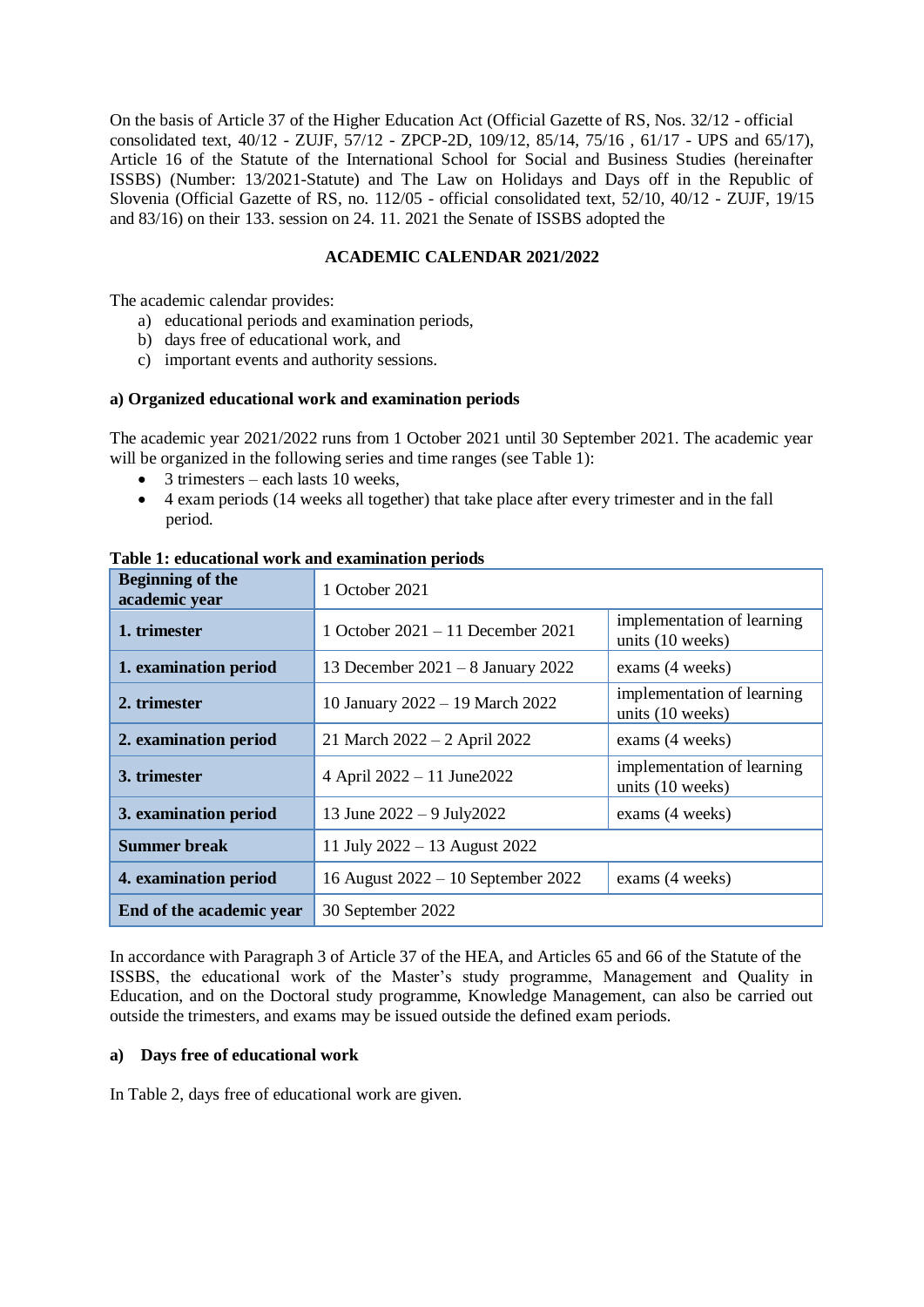| Holiday and work-free days         | Date                                |  |
|------------------------------------|-------------------------------------|--|
| Reformation day                    | 31 October $2021 -$ Sunday          |  |
| Day of the Dead                    | 1 November 2021 – Monday            |  |
| Christmas and new year holidays    | 25 December 2021 $-2$ January 2022  |  |
| Slovene cultural holiday           | 8 February 2022 - Tuesday           |  |
| <b>Easter Monday</b>               | 18 April 2022                       |  |
| Day of Uprising Against Occupation | 27 April 2022 - Wednesday           |  |
| Labour Day                         | 1 and 2 May $2022 -$ Sunday, Monday |  |
| <b>Statehood Day</b>               | 25 June $2022 -$ Saturday           |  |
| <b>Assumption Day</b>              | 15 August $2022 - \text{Monday}$    |  |

# **Table 2: days free of educational work**

# **b) Important events and authority sessions**

In Table 3, important events of the ISSBS are scheduled

# **Table 3: Important events**

| <b>Event</b>                                     | Date                                       |
|--------------------------------------------------|--------------------------------------------|
| Annual consultation of higher education teachers | 29 September 2021 – Wednesday              |
| and colleagues                                   |                                            |
| Academic choir                                   | 2 December $2021 - Thursday$               |
| Dean's day and diploma awarding                  | 27 January 2022 - Thursday                 |
| Mobility of students of foreign higher education | 10 January 2022 - 8 July 2022              |
| institutions at ISSBS                            |                                            |
| Student conference KoME                          | 14 April $2022 - Thursday$                 |
| Student gathering "Študentijada Mednarodnih"     | 10 June $2022$ – Friday                    |
| International Scientific Conference MakeLearn    | $18 - 20$ May 2022, hybrid implementation, |
|                                                  | Kaunas University of Technology, Kaunas,   |
|                                                  | Lithuania, »Digital Transformation: The    |
|                                                  | Harmonic Convergence of People, Culture,   |
|                                                  | Process, and Technology in the New Normal« |

Authority and Committee sessions:

- Sessions of the ISSBS Senate: 24 November 2021, 26 January 2022, 23 February 2022, 20 April 2022, 22 June 2022, 28 September 2022. The dates of the sessions may be changed, cancelled, or added.
- Sessions of the Management Board are organized every other month or when necessary.
- Sessions of the Committee for Student Affairs are generally organized:
	- o 18 October 2021 22 October 2021 (October session)
	- o 13 December 2021 17 December 2021 (December session)
	- $\circ$  14 March 2022 18 March 2022 (March session)
	- $\circ$  13 June 2022 17 June 2022 (June session)
	- o 16 August 2022- 19 August 2022 (August session)
	- o 14 September 2022 in 23 September 2022 (two sessions in September)
- Sessions of the Quality and Evaluation Committee are organized in January, June, and September, or when necessary.
- Sessions of other committees are organized when necessary.

This Academic Calendar come into effect on the day of adoption of the Senate of ISSBS, November 24, 2021 and is published on the ISSBS website. By entry into force of this Academic Calendar, the Academic Calendar 2021/2022, no. 15/2021-ŠK2122 from 23. 6. 2021 is terminated.